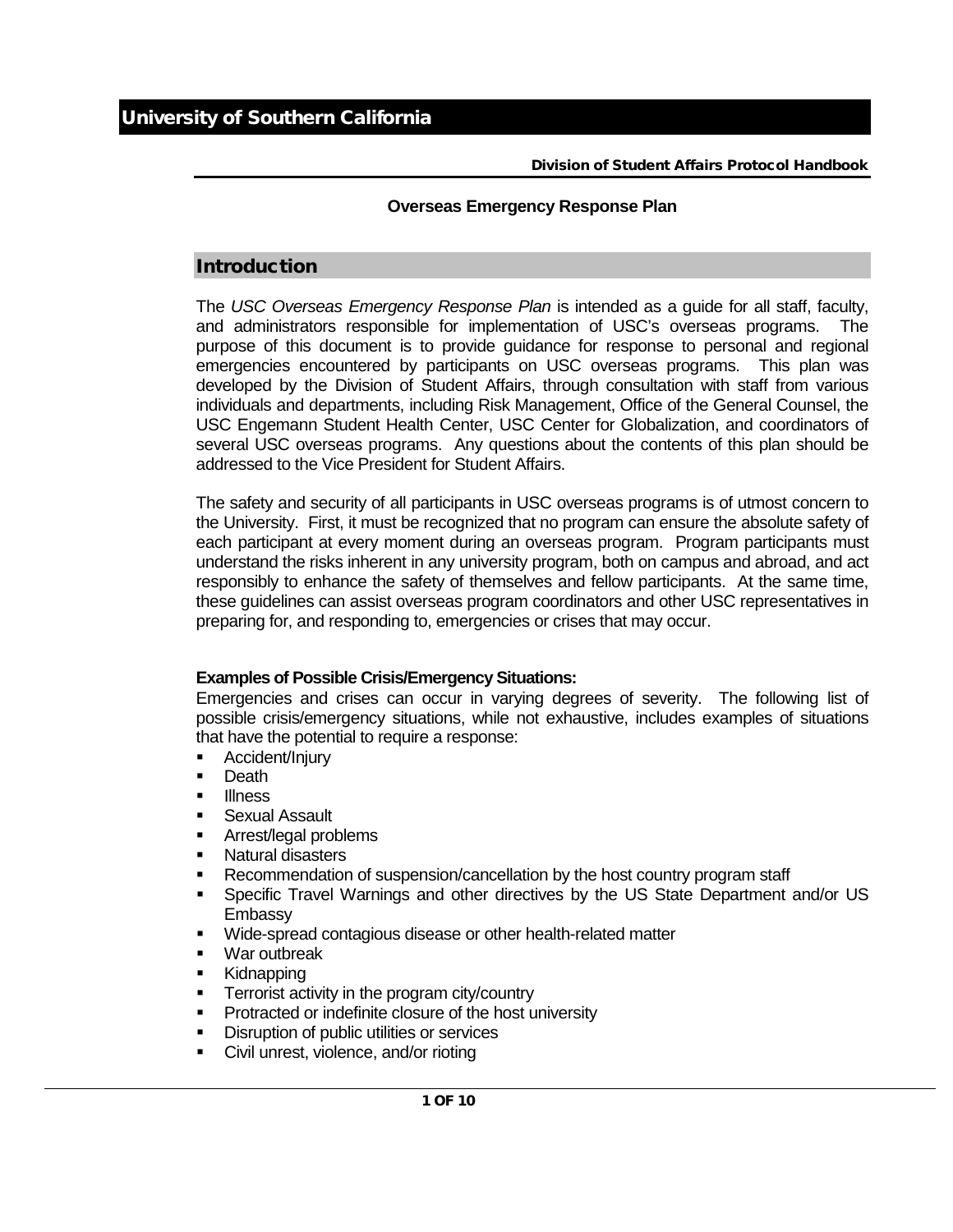# Section 1: Preparation

The following general security precautions are to be implemented by all USC overseas program coordinators.

# **Pre-departure preparations:**

- Provide final complete roster of participants with all required data to Student Affairs at least 7 days prior to program start date.
- Complete Section 4 of this document (Site-Specific Details) and send to Student Affairs prior to program start date.
- Provide each student participant with information from Section 4 of this document. Coordinators may find it useful to prepare a small wallet-sized card with this information for students to carry with them at all times.
- Keep up-to-date contact information (address, telephone numbers, and email address) for each student. Establish a procedure for contacting them in case of an emergency. Make sure students know how to contact you 24 hours a day in case of emergency.
- Provide students with USC 24-hour emergency contact numbers (Page 9 of this document) in case they need to reach USC for assistance.
- **Provide students with information about nearest hospital.**
- Provide students with local equivalent of "911" emergency number for the program location.
- Verify health insurance coverage for all student participants.
- On-site staff traveling with students should have access to emergency cash/traveler's checks/credit card in case banks and ATMs are not accessible during an emergency.

# **Actions to take upon arrival at program site overseas:**

- Make contact with Consular Officer and Regional Security Officer (RSO) at nearest U.S. Embassy or Consulate. Provide them with your contact information.
- Encourage students to register with the nearest U.S. Embassy or Consulate (for US citizens) or their home country's nearest embassy (for non-US citizens).
- Establish an evacuation plan to be implemented should it become necessary to leave the program site due to immediate safety concerns. Share this plan with each student participant.
- Students who travel overnight away from the program site should be encouraged to leave contact information with the program coordinator.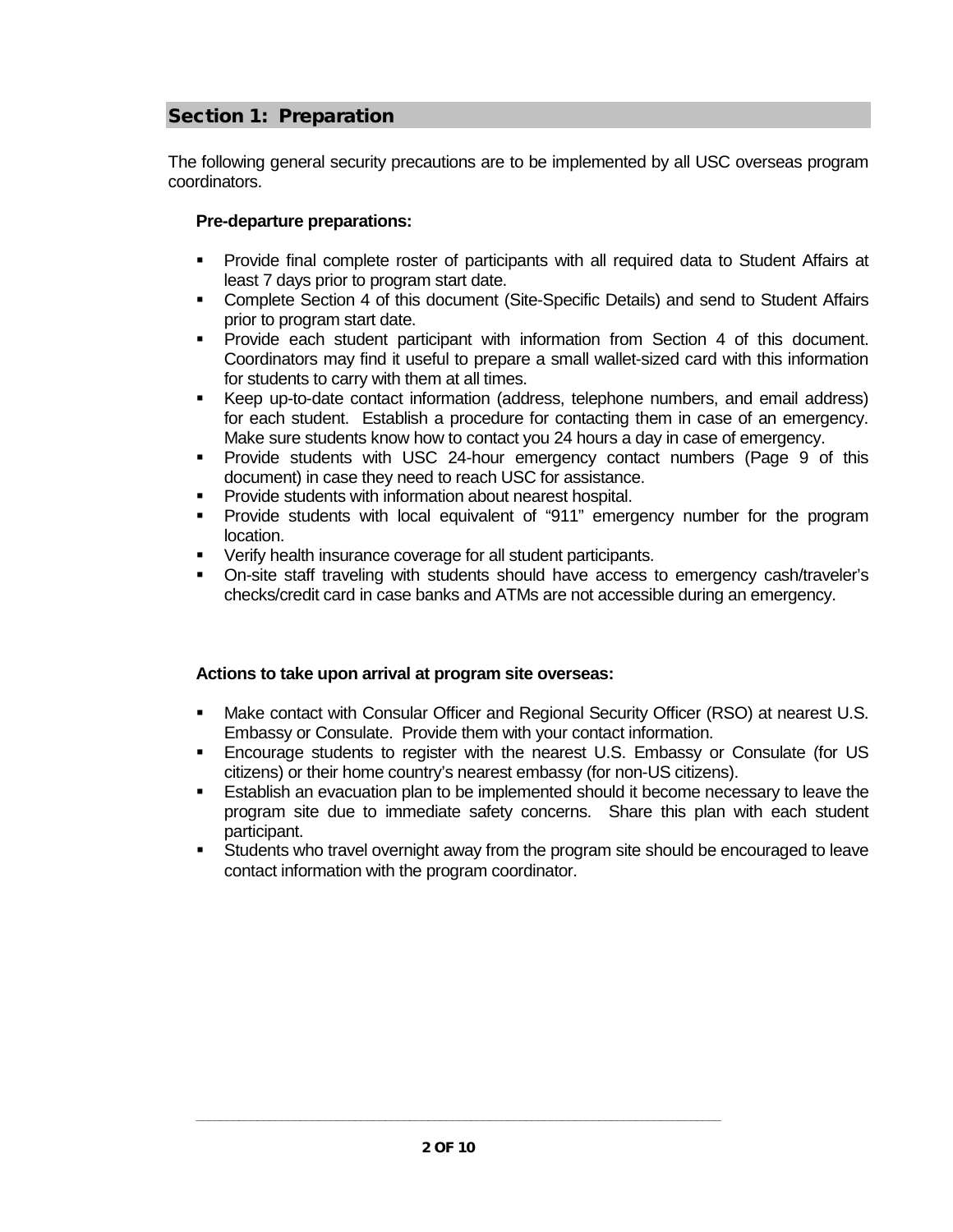# Section 2: On-site Response

For USC-sponsored programs in which the program coordinator is located on-site with the student participants, the following guidelines apply for response to emergency/crisis situations. In case of emergency, the program coordinator should:

- 1) Contact all students to make sure they are safe and that you know where they are located. If a student has been injured, ensure his/her physical injuries receive medical attention. If medical assistance is needed, contact International SOS (See page 8 for phone numbers).
- 2) If immediate danger exists, contact the U.S. Embassy or Consulate and ask for advice and assistance.
- 3) Contact a USC representative from Emergency Contact List for Program Coordinators (See Attachment A, page 8). Provide full details about the nature of the crisis and actions taken thus far. Be prepared to give the following information:
	- Your name
	- Which program you are with<br>Where you are (location)
	- Where you are (location)
	- Nature of emergency
	- **EXEC** Telephone number where you may be contacted
	- When you will call back if you have not been called
- 4) Begin compiling a chronological log of all actions and correspondence. The log should detail what happened, what steps were taken, when they were taken, with whom staff members talked, and what follow-up actions were necessary.
- 5) In the event of a serious localized emergency, gather all program participants and move to a safer location. Once established, notify USC and International SOS of new location and contact information (see Attachment A, page 8, for contact list).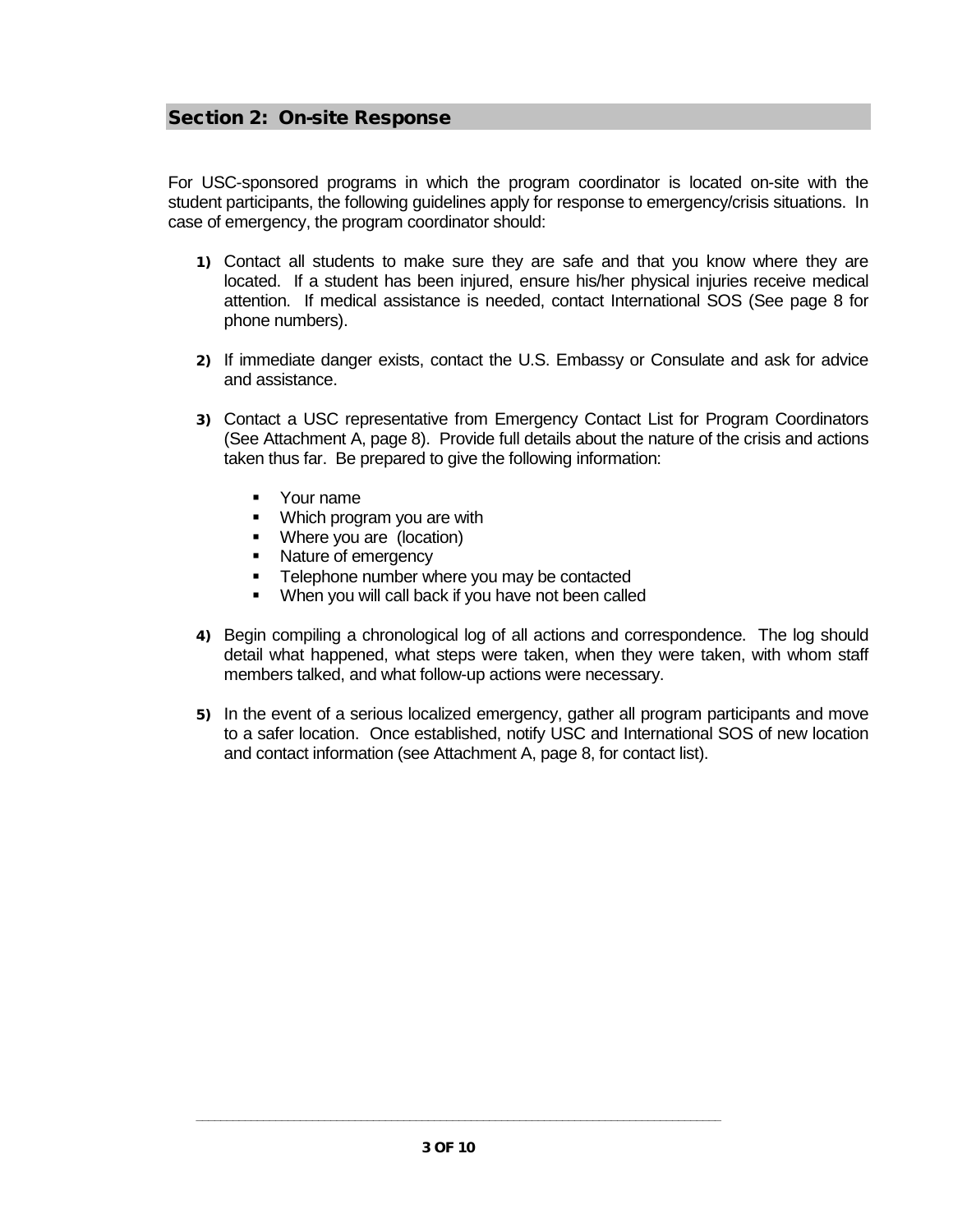# Section 3: Campus-based Response

For programs run by partner institutions, or USC-sponsored programs that do not include onsite participation by USC employees (i.e. internships), it is expected that a campus-based Response Team will be convened to coordinate the University's response to an emergency overseas. Even in instances when USC staff/faculty are located on-site, the severity of a crisis involving one or more USC overseas programs may necessitate the formation of a campusbased Response Team.

# *Overseas Emergency Response Team*

In the event of an emergency or crisis that calls into question the immediate safety of USC students on overseas programs, the following individuals or their designees will convene at the earliest possible time to coordinate the university's response. A Response Team meeting may be initiated by any one of these individuals/departments in response to a crisis that emerges. The Vice President for Student Affairs or designee will determine who should be included on the initial Team, and who to enlist as the crisis response progresses.

Response Team:

- Vice President for Student Affairs (VPSA) or designee\*
- Study Abroad program coordinator(s) for specific program(s) affected by the emergency (or on-campus representative if Program Coordinator is on-site)
- **The President's Office designee**
- Director, Student Support and Advocacy (overseas study database coordinator) or designee
	- \* Representative from VPSA office will coordinate media referrals through USC Media Relations, as needed.

Certain situations may require the involvement of other members of the USC community. The Response Team listed above will discuss the nature of the crisis situation, and this committee could grow to include:

- **USC Engemann Student Health Center representative**
- **Safety and Risk Management Services representative**
- **Department of Public Safety representative**
- **Other Student Affairs or Academic officers as necessary**
- General Counsel's Office representative

# *Items for Consideration by the Response Team*

- 1) Immediate measures needed to ensure the health and safety of students and staff abroad.
- 2) Appropriate actions to be taken overseas, including dealing with initial student concerns and recommendations regarding appropriate student behavior.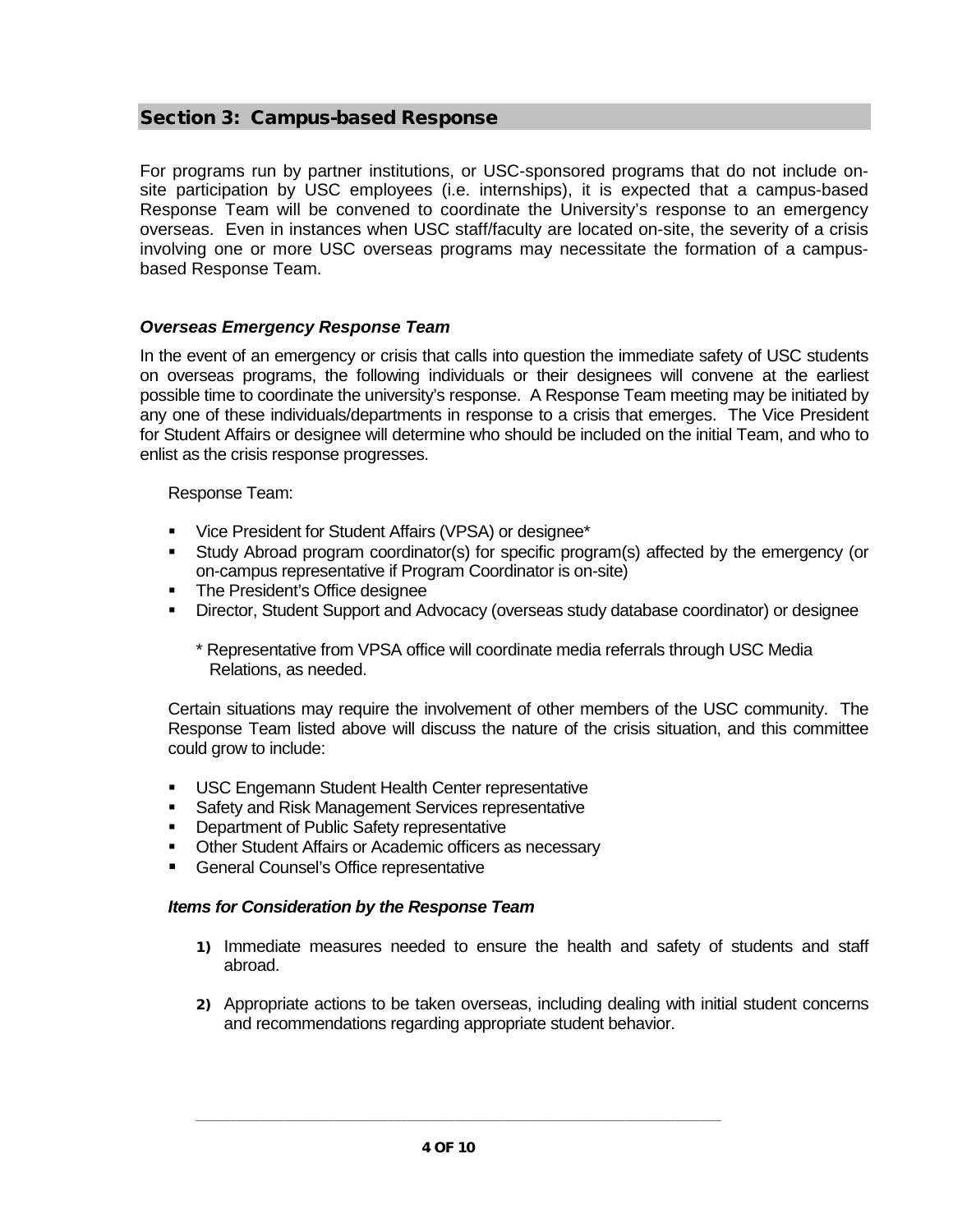- 3) Any necessary correspondence with students, host institutions in the affected country, program staff, parents, members of the USC administration, and any other appropriate constituencies.
- 4) If the Response Team considers it appropriate, an evacuation plan will be developed. This plan will be developed in cooperation with the US State Department and the Overseas Program Contact (Resident Director, Program Staff, etc.) in the host country.
- 5) Guidelines to be utilized when speaking with the media or other individuals about the crisis in order to promote consistency and accuracy in responses.
- 6) Whether to suspend or cancel a program already in progress.
- 7) Whether to cancel or suspend a future program or to delay the starting date of a program.
- 8) Additional issues regarding health, safety, academics, financial issues, public relations, and legal liability, and other issues as the situation dictates.

Among the organizations or individuals that may be able to provide assistance in coping with the crisis, or information helpful to the Response Team's decision-making, are the following (this list is only suggestive; there may be other resources depending on the situation):

- US State Department
- **US Embassies in the affected countries**
- Host country universities<br>• Travel Agents
- Travel Agents<br>LISC Overseas
- USC Overseas Offices
- USC faculty/staff with direct experience in the host country
- Other USC contacts abroad (i.e. alumni in the host country)

# *Communication*

In the case of a crisis situation, clear and effective communication with all involved parties is an essential component of the response plan. Among the considerations to be determined as quickly as possible by the Response Team are the following:

- If students must be contacted overseas, the Response Team will determine the best method for doing this, and will assign staff resources as necessary to carry out the required communication. Depending on the situation, e-mail, phone calls, written letters, or other means of communication may be employed. Whenever possible, communication with students should be carried out by the USC Program Coordinator for the affected program(s). The appropriate content for messages to students will be discussed by the Response Team.
- The USC Program Coordinator for the affected program(s) will be responsible for maintaining close and frequent communication with appropriate staff in the host country. Host country staff may include Resident Directors, USC faculty/staff accompanying the group, foreign university staff, and others. The Program Coordinator will keep the Response Team apprised of information received from the host country staff to aid in decision-making. (When the Program Coordinator is on-site with the program, another member of the Response Team will be assigned for contact and coordination with on-site staff.)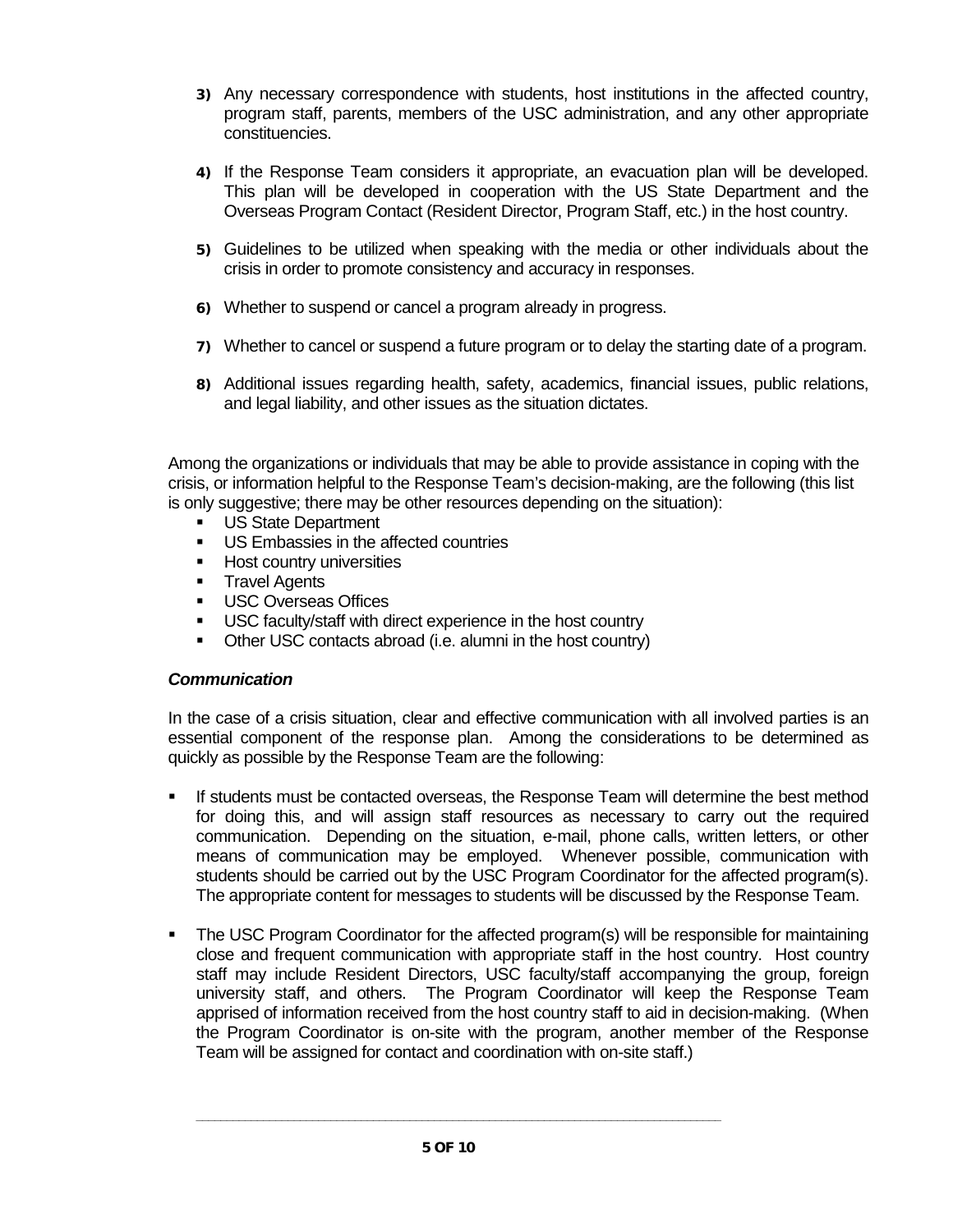- In cases where USC offers the study abroad program through a separate sponsoring US institution or study abroad organization, the USC Program Coordinator for the affected program(s) will be responsible for maintaining close communication with the sponsoring institution/organization throughout the emergency response process. In most cases, it will be necessary to coordinate USC's emergency response actions with concurrent actions undertaken by the sponsoring organization. The Program Coordinator will keep the Response Team apprised of information received from the sponsoring organization to aid in decision-making.
- Depending on the nature of the crisis, the Response Team will determine which university administrators and staff need to be included in updates during and after the crisis response period, and will designate members of the Response Team to conduct this communication.

# *Post-Crisis Follow-up*

The Vice President for Student Affairs or the designee will determine when the crisis response period has ended and the Response Team has completed its duties. He/she will determine any necessary follow-up measures and assign responsibility for these measures.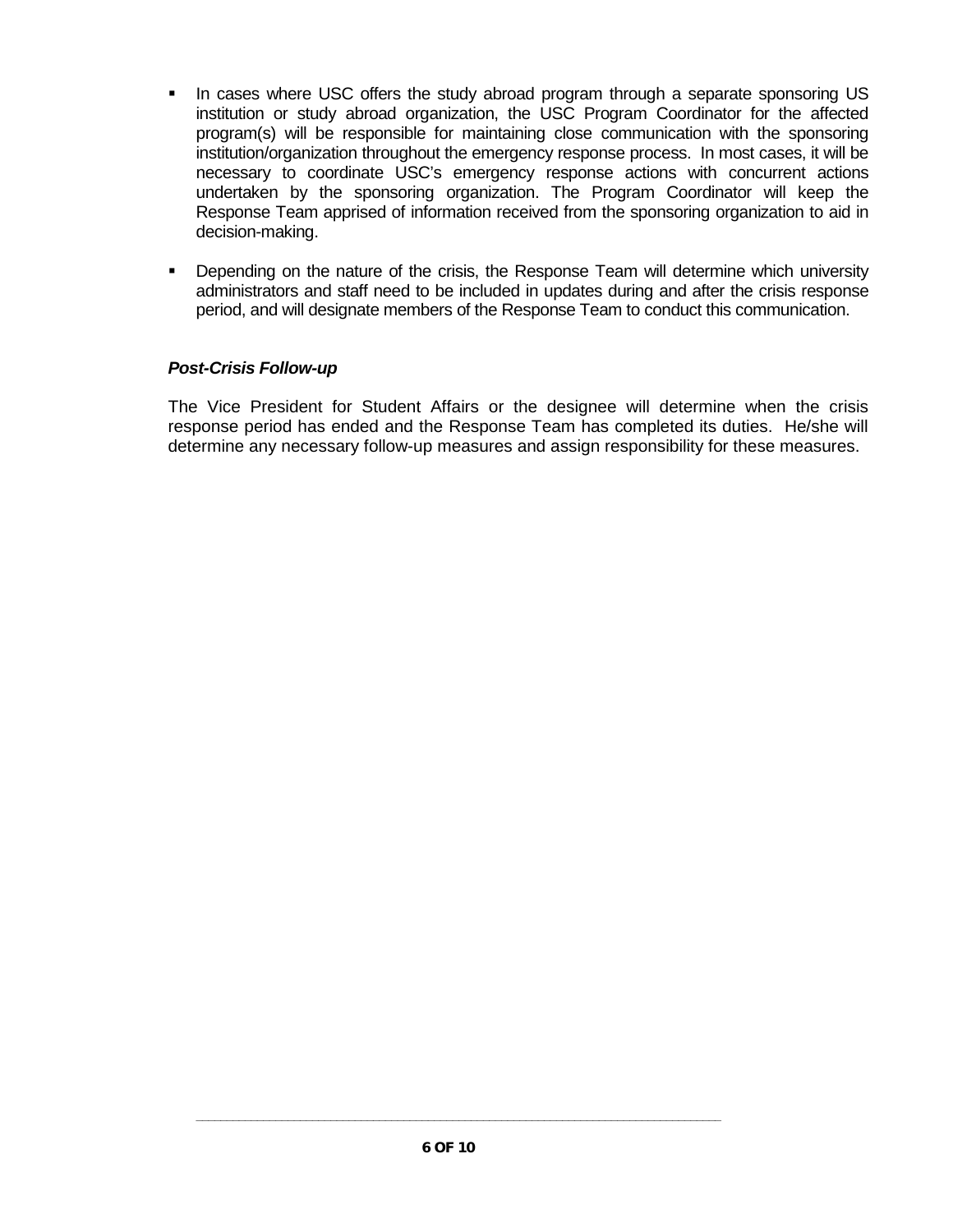# Section 4: Site-Specific Details

The following template is to be used by program coordinators to develop site-specific information and procedures applicable to the program location. This information should be provided to all participants in the overseas program, and should also be held by the on-campus contact person, on-site contact person, and Student Affairs. This form may be used, or a separate document may be created.

| <b>DEPT:</b>                                                                                                                                                      | <b>PROGRAM LOCATION:</b> |  |
|-------------------------------------------------------------------------------------------------------------------------------------------------------------------|--------------------------|--|
|                                                                                                                                                                   |                          |  |
| Name and 24-hour contact information for on-campus contact person:                                                                                                |                          |  |
|                                                                                                                                                                   |                          |  |
| Name and 24-hour contact information for on-site coordinator (if applicable):                                                                                     |                          |  |
|                                                                                                                                                                   |                          |  |
|                                                                                                                                                                   |                          |  |
| Nearest medical facility to program site:                                                                                                                         |                          |  |
| (For help identifying nearest facility, contact International SOS)                                                                                                |                          |  |
|                                                                                                                                                                   |                          |  |
| Emergency phone number for country/city of program site (local equivalent of                                                                                      |                          |  |
| "911" emergency number):                                                                                                                                          |                          |  |
|                                                                                                                                                                   |                          |  |
| Local police phone number:                                                                                                                                        |                          |  |
|                                                                                                                                                                   |                          |  |
| Special considerations for the program site (i.e. weather conditions, common<br>natural disasters, transportation limitations, etc.). Explain nature of potential |                          |  |
| problem and specific preparedness measures:                                                                                                                       |                          |  |
|                                                                                                                                                                   |                          |  |
|                                                                                                                                                                   |                          |  |
|                                                                                                                                                                   |                          |  |
|                                                                                                                                                                   |                          |  |
|                                                                                                                                                                   |                          |  |
|                                                                                                                                                                   |                          |  |

**\*\*In an event of an emergency, make the proper University notifications\*\***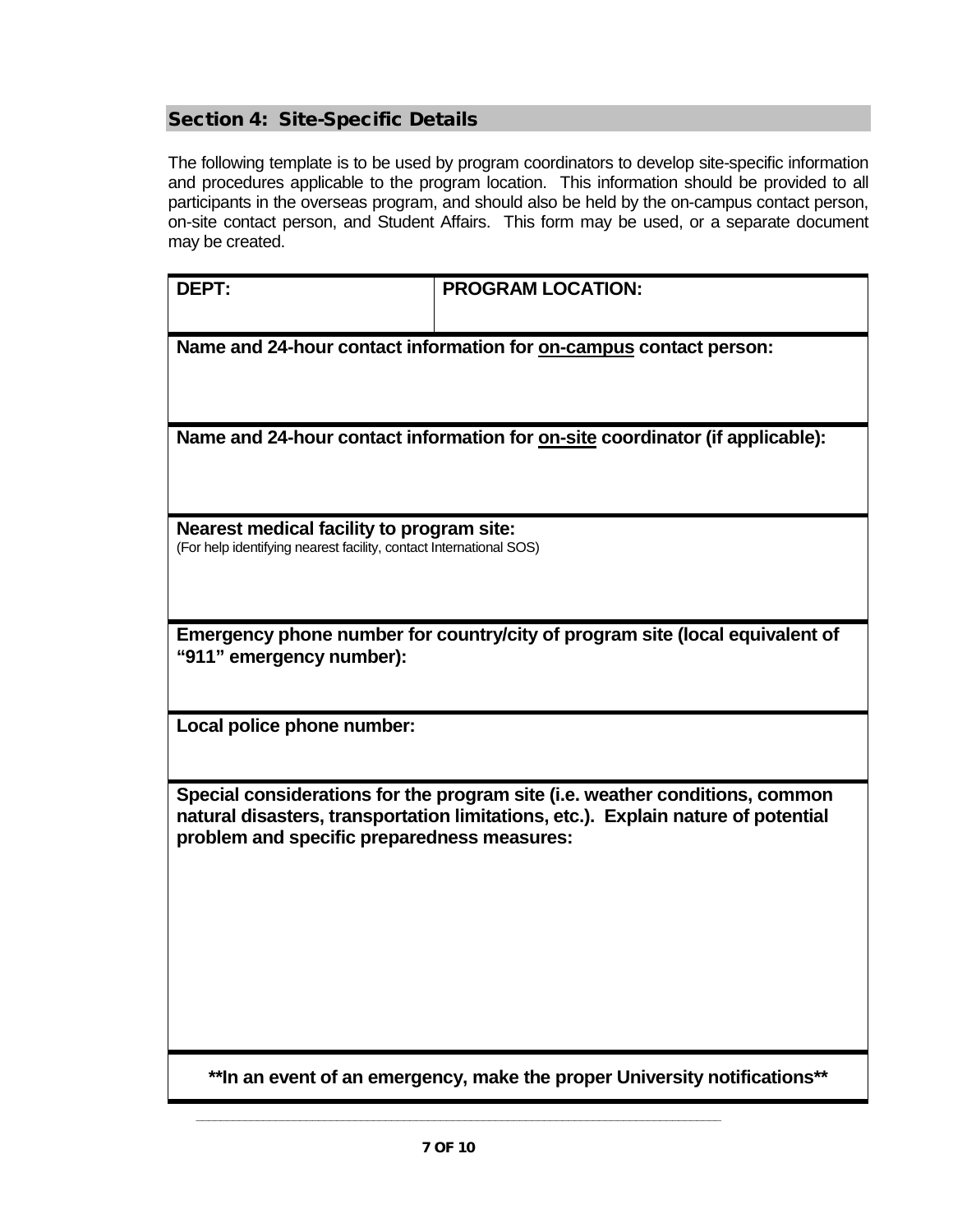# Attachment A: Emergency Contact List for Program Coordinators

In the event of an emergency while you are overseas, after attending to immediate safety concerns for you and your students, you should start by calling the general USC telephone number or the USC Department of Public Safety. Explain where you are, what has happened, and tell them that you need to be in touch with Student Affairs. The USC operator and DPS (both available 24 hours a day) know who to call in Student Affairs for emergencies.

| <b>USC Operator (Main)</b>            | $(213) 740 - 2311$ |
|---------------------------------------|--------------------|
| USC Department of Public Safety (DPS) | $(213) 740 - 4321$ |

If for any reason you cannot get through to the USC general operator or DPS, below are the telephone numbers of the main contact people in Student Affairs:

| Jessica Frank, Manager<br><b>Student Support and Advocacy</b>                        | Office: (213) 821-4710 or<br>(213) 740-2421<br>(213) 740-5231 |
|--------------------------------------------------------------------------------------|---------------------------------------------------------------|
| Lynette Merriman, Assistant Vice Provost<br>for Student Affairs Support and Advocacy | Office: (213) 740-1156 or<br>(213) 740-2421                   |
| Leslie Lemus, Advisor<br><b>Student Support and Advocacy</b>                         | $(213)$ 821-4710 or<br>Office:<br>(213) 740-0876              |
| Ashley Ramos, Advisor<br><b>Student Support and Advocacy</b>                         | Office: (213) 821-4710 or<br>(213) 740-0243                   |
| Molli P. Augustus, Administrative Assistant<br>Engemann Student Health Center (UPC)  | Office: (213) 821-2947 or<br>(818) 399-5069                   |
| Associate Vice President, Student Affairs                                            | Office: (213) 740-2421                                        |
| <b>Vice President for Student Affairs</b>                                            | Office: (213)740-5240 or<br>(213) 740-2421                    |

For medical emergencies, contact any International SOS center for assistance:

| <b>International SOS</b>                                                                       | In USA: Philadelphia, PA (215) 942 8226           |  |
|------------------------------------------------------------------------------------------------|---------------------------------------------------|--|
| <b>Assistance Centers</b>                                                                      | *For full Assistance Center directory, please see |  |
| <b>(CALL COLLECT)</b>                                                                          | following page.                                   |  |
| Visit the International SOS website for local contact information:<br>www.internationalsos.com |                                                   |  |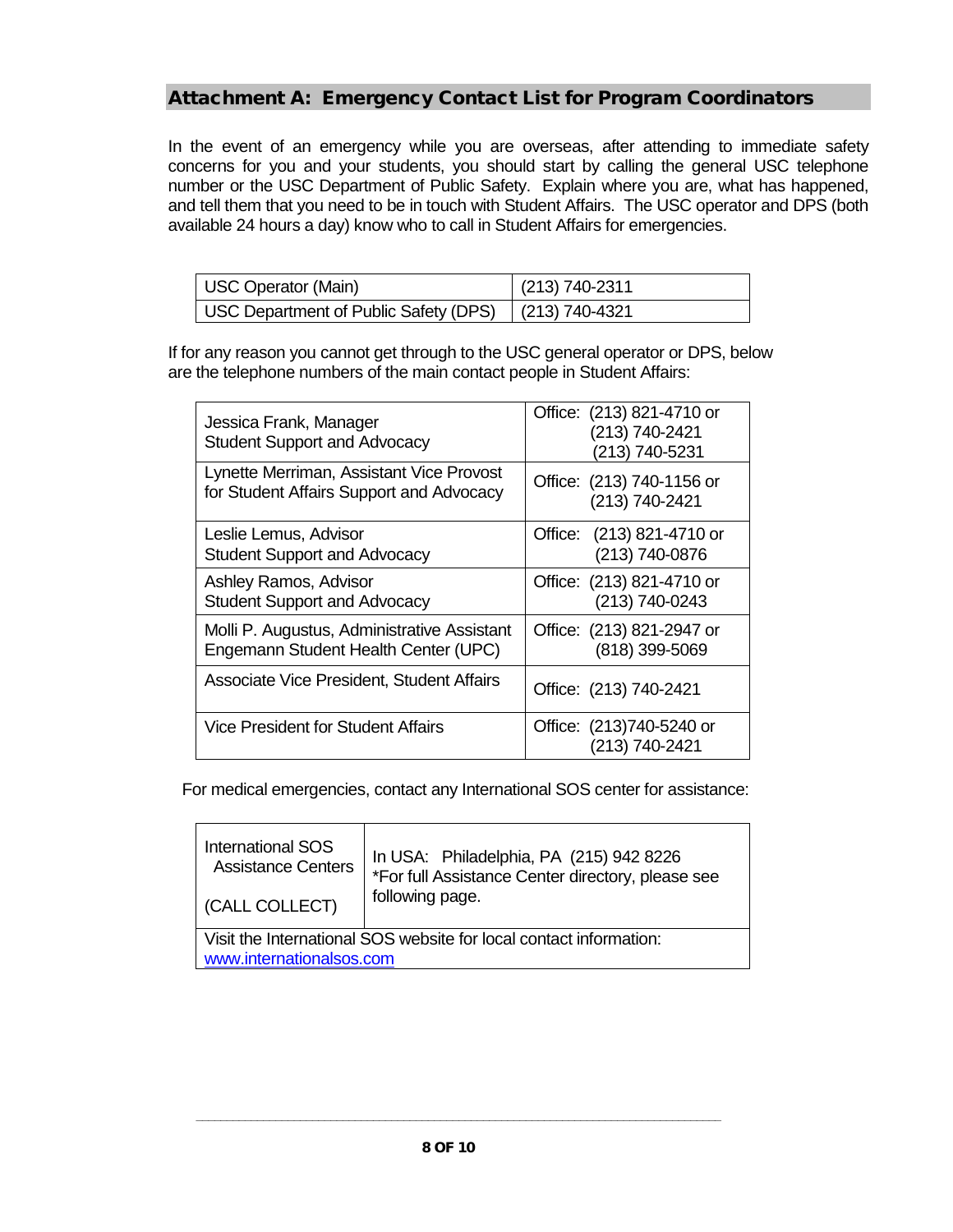# **Assistance Center Directory**

# **DEDICATED LINE**

(215) 942-8478

#### **AUSTRALIA**

SYDNEY A/C Tel: (61) (2) 9372 2468 A/C Fax: (61) (2) 9372 2455

#### **GREATER CHINA**

BEIJING A/C Tel: (8610) 6462 9100 A/C Fax: (8610) 6462 9111 HONG KONG (SAR) A/C Tel: (852) 2528 9900 A/C Fax: (852) 2528 9933

#### **FRANCE**

PARIS A/C Tel: +33 (0)155 633 155 A/C Fax: +33(0)155 633 156 Japanese Operations A/C Tel: +33 (0) 155 633107 A/C Fax: 33 (0)15533156

# **GERMANY**

FRANKFURT A/C Tel: +(49) (6102) 3588 100 A/C Fax: +(49) (6102) 202644

## **INDIA**

NEW DELHI A/C Tel: (91) (11) 4189 8800 A/C Fax: (91) (11) 4189 8801

#### **INDONESIA**

JAKARTA A/C Tel: (62) (21) 750 6001 A/C Fax: (62) (21) 750 6002

BALI A/C: (62) (361) 710 505 A/C Fax: (62) (361) 710 515

TOKYO A/C (Jap) Tel: +81 3 3560 7183 A/C (Eng) Tel: +81 3 5572 2105 Fax: +81 3 5572 2104

KUALA LUMPUR A/C Tel: (603) 27873126 A/C Fax: (603) 27873030 **MALAYSIA** 

**PHILIPPINES**  MANILA A/C Tel: +63 (2) 6870909 A/C Fax: +63 (2) 6673674

#### **RUSSIA**

MOSCOW A/C Tel: (7) (495) 937 6477 A/C Fax: (7) (495) 937 6472

#### **SINGAPORE**

(Worldwide Headquarters) A/C (Eng) Tel: (65) 6338 7800 A/C (Jap) Tel: (65) 6336 3080 A/C Fax: (65) 6338 7611

# **SOUTH AFRICA**  JOHANNESBURG A/C

Tel: (27) (011) 541 1300 A/C Fax: (27) (0)865290777



**JAPAN SOUTH KOREA**  SEOUL A/C Tel: (82) (2) 3140 1700 A/C Fax: 82 (2) 3431 7331

> **SPAIN**  MADRID A/C Tel: (34) (91) 572 4363 A/C Fax: (34) (91) 345 1908

> **SWITZERLAND**  GENEVA A/C Tel: (41) (22) 785 6464 A/C Fax: (41) (22) 785 6424

#### **THAILAND**

BANGKOK A/C Tel: +66 (0)2 205 7777 Medical Japanese Tel: +66 (2) 205 7866 A/C Fax: +66 (0)2 254 0272

**UNITED ARAB EMIRATES**  DUBAI International SOS MEA (Branch) Dubai International Airport Free Zone East Wing 5, Block A. Suite number 301 Dubai, UAE A/C Tel: +971 4 601 8777 A/C Fax: +971 4 601 8881/8882

#### **UNITED KINGDOM**

LONDON A/C Tel: +44 (0)20 8762 8008 A/C Fax: +44 (0)20 8748 7744

#### **USA**

PHILADELPHIA A/C Tel: (1) (215) 942 8226 Fax: (1) (215) 354 2338

#### **VIETNAM**

HO CHI MINH CITY A/C Tel: (84) (8) 3829 8520 A/C FAX: (84) (8) 3829 8524

HANOI A/C Tel: (84) (4) 39340666 A/C FAX: (84) (4) 39340556

**\_\_\_\_\_\_\_\_\_\_\_\_\_\_\_\_\_\_\_\_\_\_\_\_\_\_\_\_\_\_\_\_\_\_\_\_\_\_\_\_\_\_\_\_\_\_\_\_\_\_\_\_\_\_\_\_\_\_\_\_\_\_\_\_\_\_\_\_\_\_\_\_\_\_\_\_\_\_\_\_\_\_\_\_\_\_**  For more information, visi[t www.internationalsos.com](http://www.internationalsos.com/) Last updated May 2016